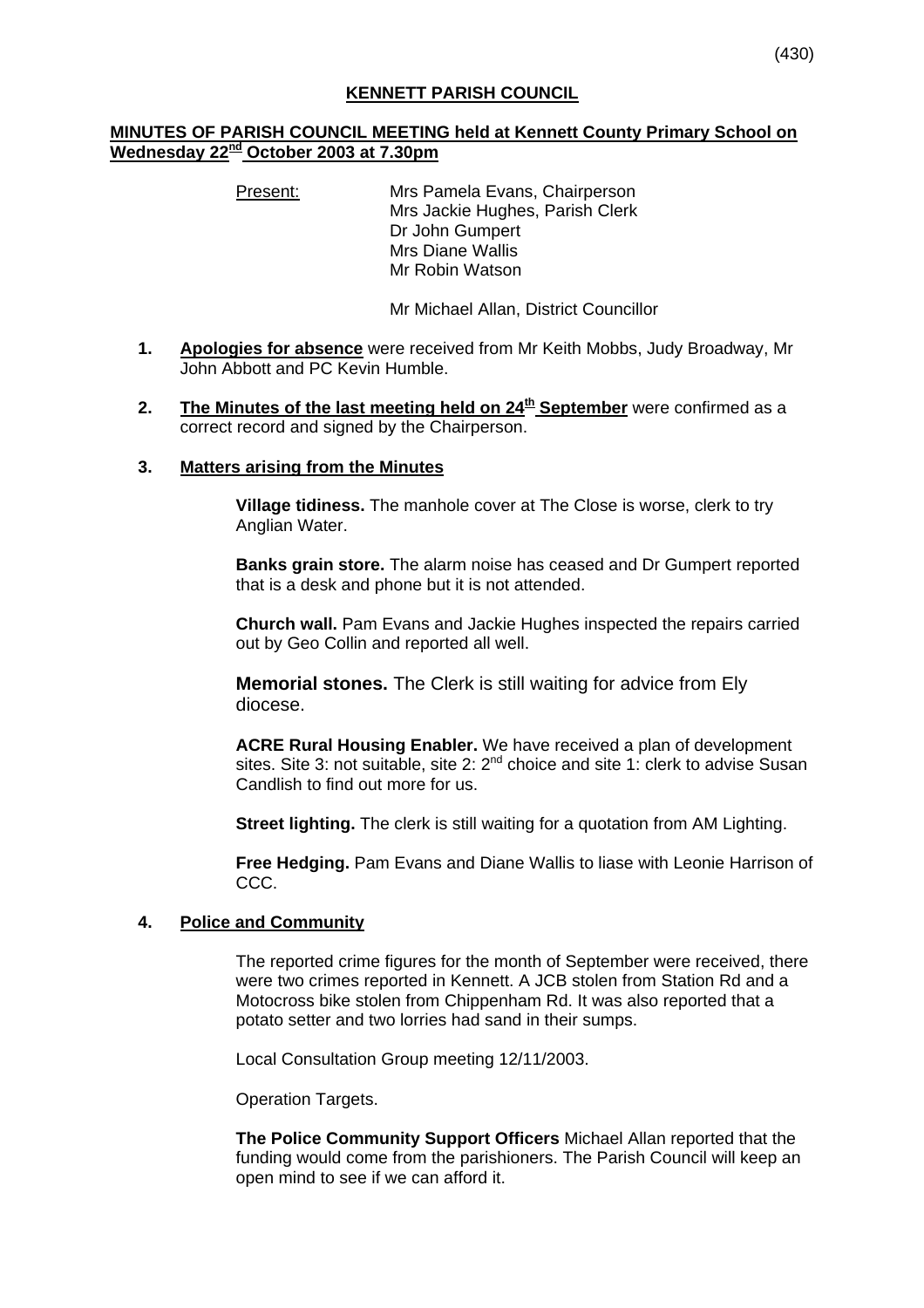# **5. Accounts for payment**

| The following accounts were passed for payment: |        |
|-------------------------------------------------|--------|
| TXU Energi - October supply                     | 23.91  |
| Alfred McAlpine - Oct & Nov maintenance         | 62.73  |
| <b>Newmarket Day Centre</b>                     | 50.00  |
| <b>Kennett Parochial CC</b>                     | 125.00 |
| K & K Village Hall                              | 75.00  |
| East Anglian Air Ambulance                      | 25.00  |
| <b>SP Landscapes</b>                            | 235.00 |
| CJ Accounting                                   | 35.00  |
| Transfer from deposit approved                  | 600.00 |

### **6. Planning matters**

10e Dane Hill Road to be known as Swallowfield.

 There is to be a meeting in Kentford regarding speeding and road changes at the Bell corner on 31/10/03. Pam Evans to attend meeting, she will also ring Cambridgeshire County Council and Judy Broadway re the changes.

 Landfill Liaison Meeting held 01/09/03. The site is now closed. Cell 3 will not be used cell 2 closed 08/10/03 It will be capped and 300mm soil will cover all levels within the next year. The weighbridge and office will be removed after the restoration. Antiwaste will continue to monitor for  $25 - 30$  years until there is no risk. The flare will continue burning and liquid will be removed if necessary. After capping, fences will be removed and tidying will continue until next year. Red Lodge will continue to take domestic waste after 9<sup>th</sup> October. There will be a Green Waste plan shortly.

 Pam Evans rang ECDC re: the flashing signs not working, they should have been working by  $21<sup>st</sup>$  October, they're still not working.

#### **7. Correspondence**

| ADeC        | The Guide                        | Noted        |
|-------------|----------------------------------|--------------|
| <b>CALC</b> | AGM agenda                       | Noted        |
| <b>CALC</b> | AM agenda                        | Noted        |
| Cambs CC    | <b>Local Transport Plan</b>      | Noted        |
| Cambs CC    | Cambridgeshire Environment 2003  | Noted        |
| Cambs CC    | Changes to local bus service     | Notice Board |
| Cambs CC    | B1085, Dane Hill Road repairs    | <b>Noted</b> |
| Cambs CC    | 40mph Speed Limit Extension      | Noted        |
| Cambs CC    | Community Transport Guide 2003/4 | Noted        |